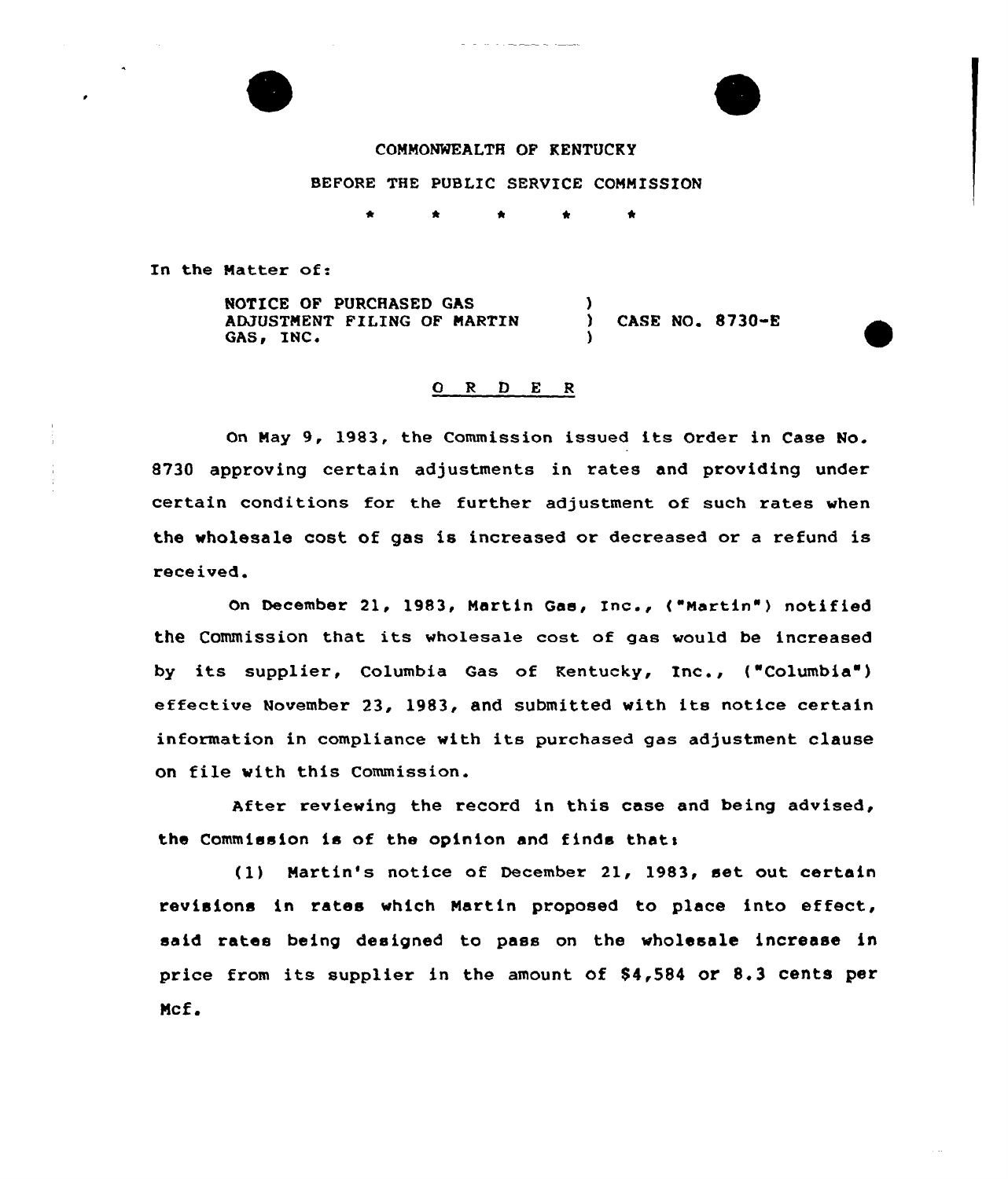(2) On December 15, 1983< Columbia notified Martin that its wholesale cost of gas would be increased effective November 23, 1983.

(3) Martin's notice of December 21, 1983, requested an effective date of November 23, 1983, for its proposed rates. Martin's notice does not provide the 20-day notice as required by statute; therefore, the proposed rates should be effective on and after January 10, 1984.

(4) Martin's adjustment in rates under the purchased gas adjustment provisions approved by the Commission in its Order in Case No. 8730 dated May 9, 1983, is fair, just and reasonable and in the public interest and should be effective with gas supplied on and after January 10, 1984.

IT IS THEREFORE ORDERED that the rates in the Appendix to this Order be and they hereby are authorized effective with gas supplied on and after January 10, 1984.

IT IS FURTHER ORDERED that within 30 days of the date of this Order Martin shall file with this Commission its revised tariffs setting out the rates authorized herein.

Done at Frankfort, Kentucky, this 4th day of January, 1984.

PUBLIC SERVICE COMMISSION Chalem Commiss

ATTEST:

6ecretary

2~